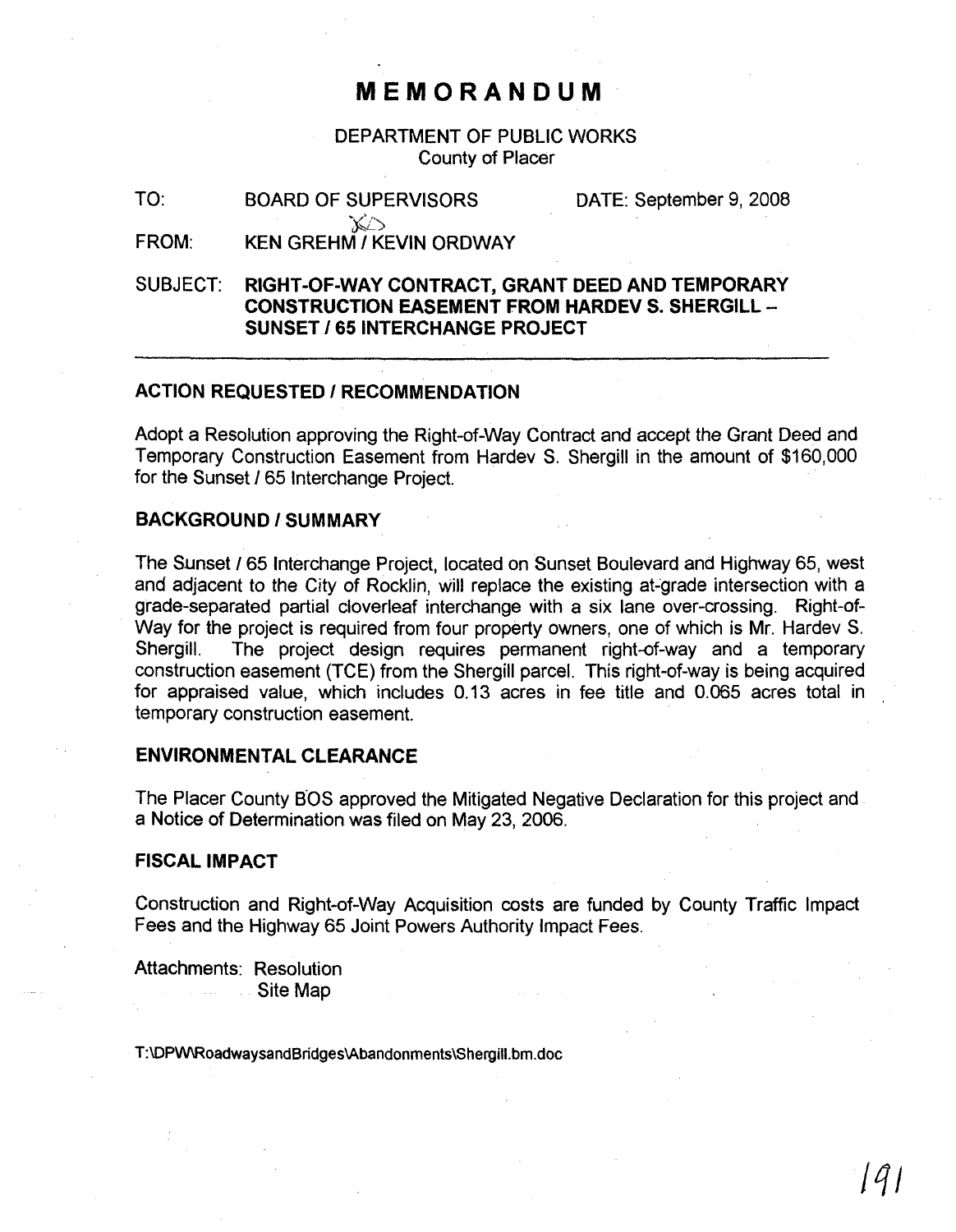# Before.the **Board of Supervisors County of Placer, State of California**

In the matter of: A RESOLUTION APPROVING AND AUTHORIZING THE CHAIRMAN TO EXECUTE THE RIGHT-OF-WAY CONTRACT BETWEEN HARDEV S. SHERGILL AND THE COUNTY OF PLACER AND ACCEPT THE GRANT DEED AND TEMPORARY CONSTRUCTION First Reading: . EASEMENT. Resol. No: . Ord. No: <u>................................</u>

The following RESOLUTION was duly passed by the Board of Supervisors

of the County of Placer at a regular meeting held

by the following vote on roll call:

Ayes:

Noes:

Absent:

Signed and approved by me after its passage.

Chairman, Board of Supervisors

Clerk of said Board

Attest:

BE IT RESOLVED by the Board of Supervisors of the County of Placer, State of California, that the attached Right-of-Way Contract between Hardev S. Shergill· and the County of Placer are hereby approved and the Chairman is authorized to execute the contract on behalf of Placer County and accept the Grant Deed and Temporary Construction Easement.

T:\DPw\RoadwaysandBridges\Abandonments\Sullivan.res.doc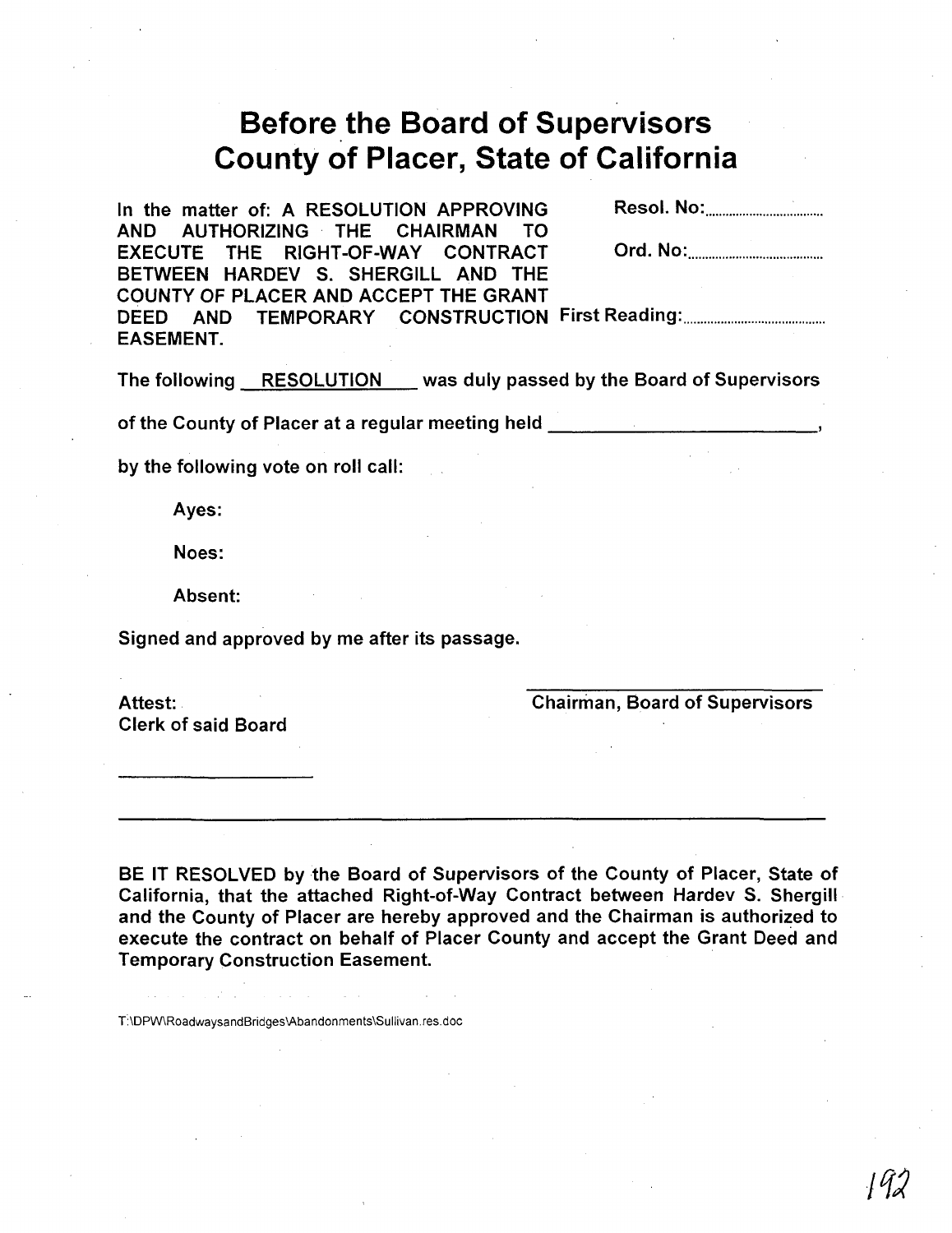